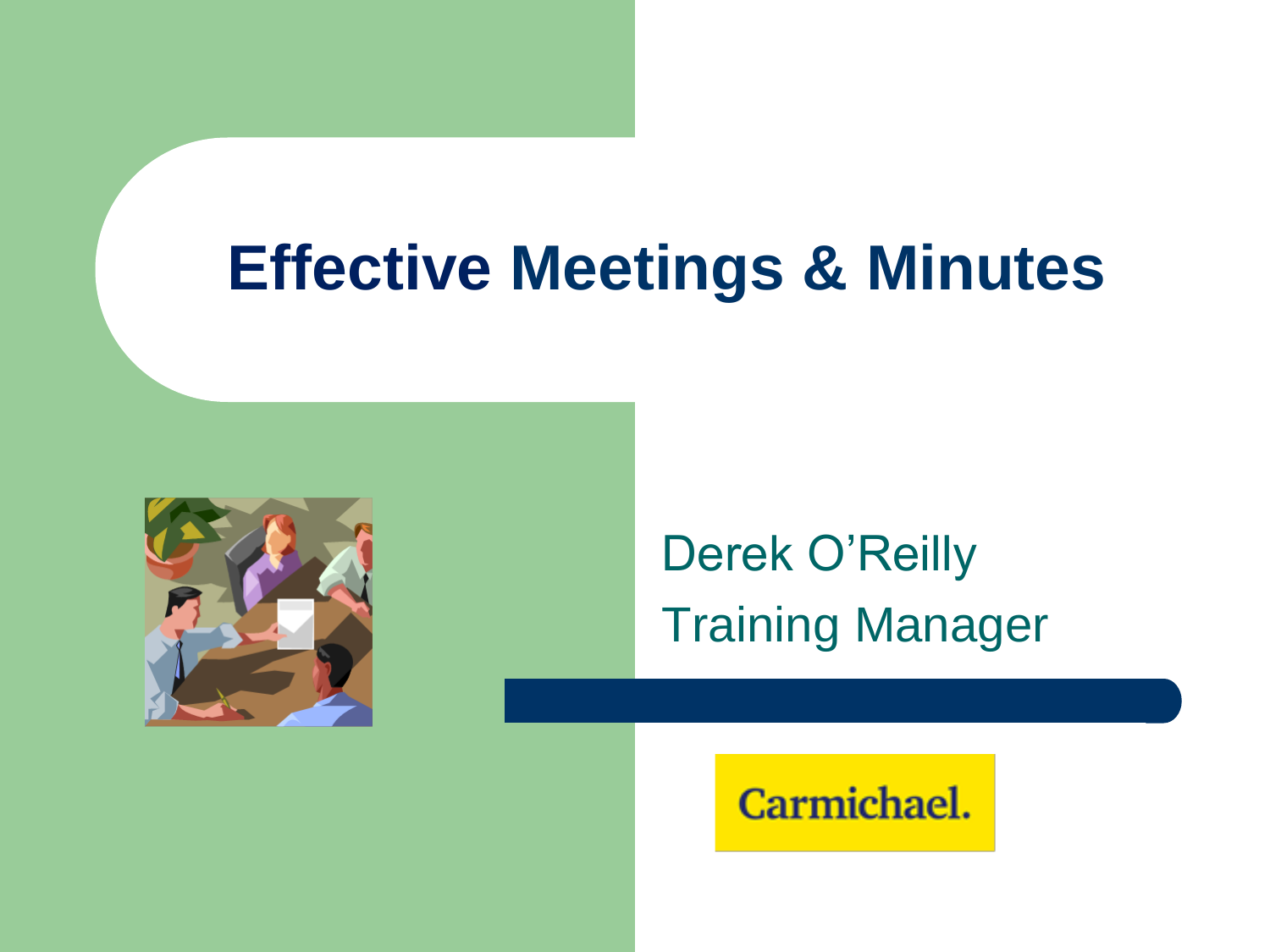## **Content**

- The elements of effective meetings
- Ground rules
- Individual and collective roles
- ⚫ Challenging behaviour at meetings
- ⚫ Keep meetings focused and productive
- ⚫ Produce effective agendas
- ⚫ Produce accurate, brief and clear minutes
- The physical environment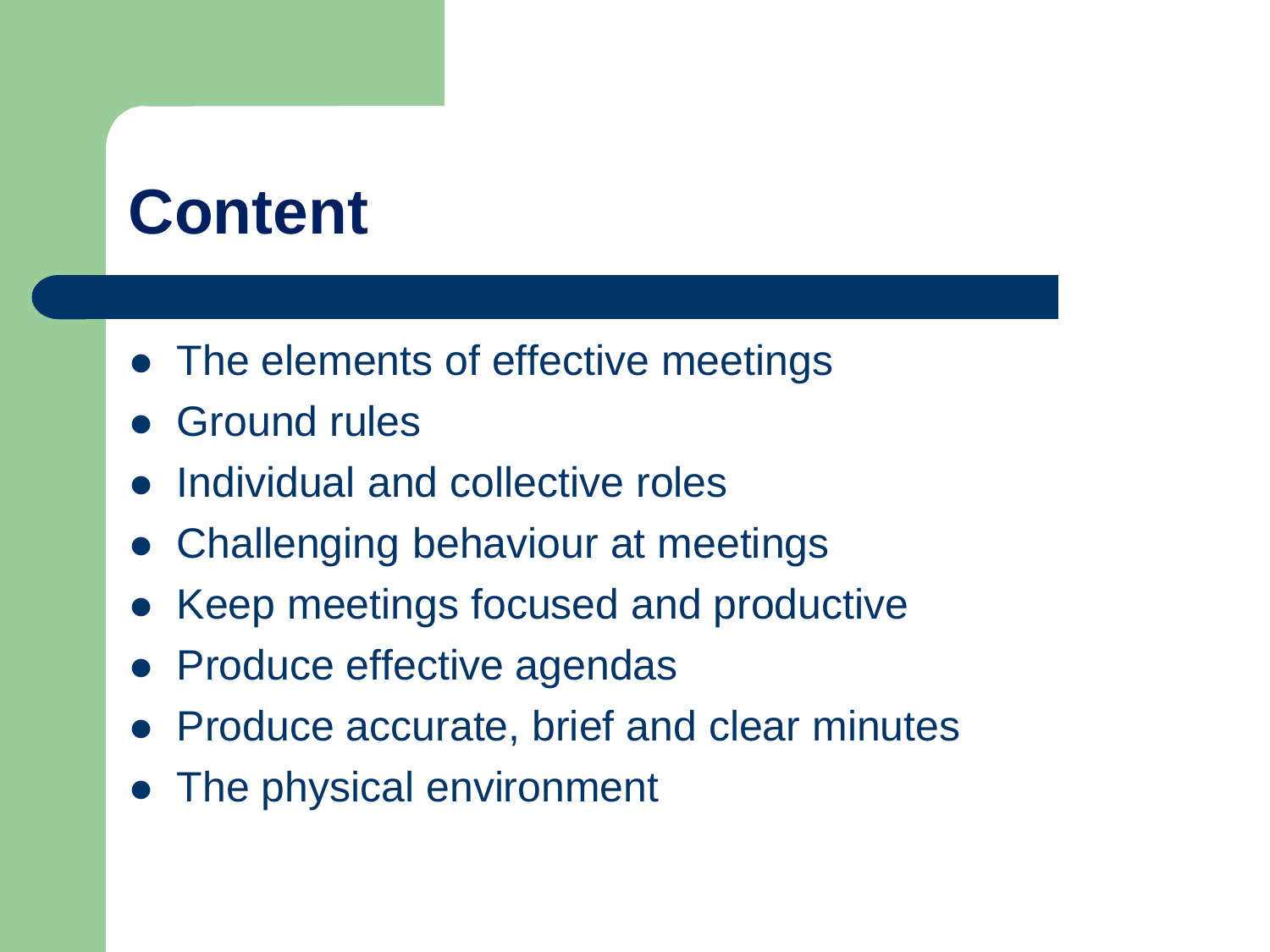## **SUCCESSFUL MEETINGS**

- ⚫ Have a clear purpose
- Have clear roles for attendees
- Share out the work
- ⚫ Have a clear agenda
- Produce clear, complete & correct minutes
- ⚫ Have agreed ground rules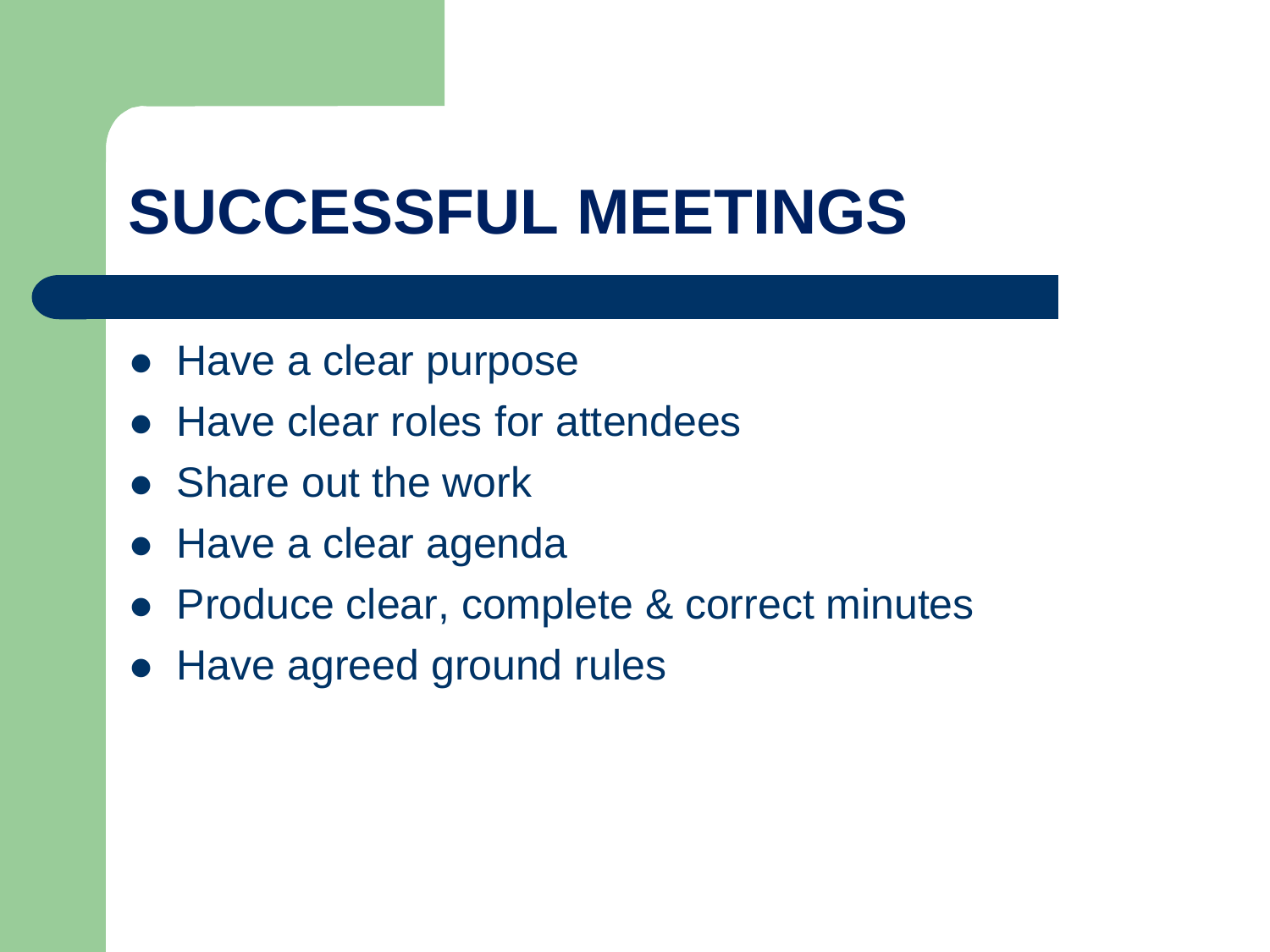### **Task**

#### ⚫ Draw up a set of ground rules for meetings

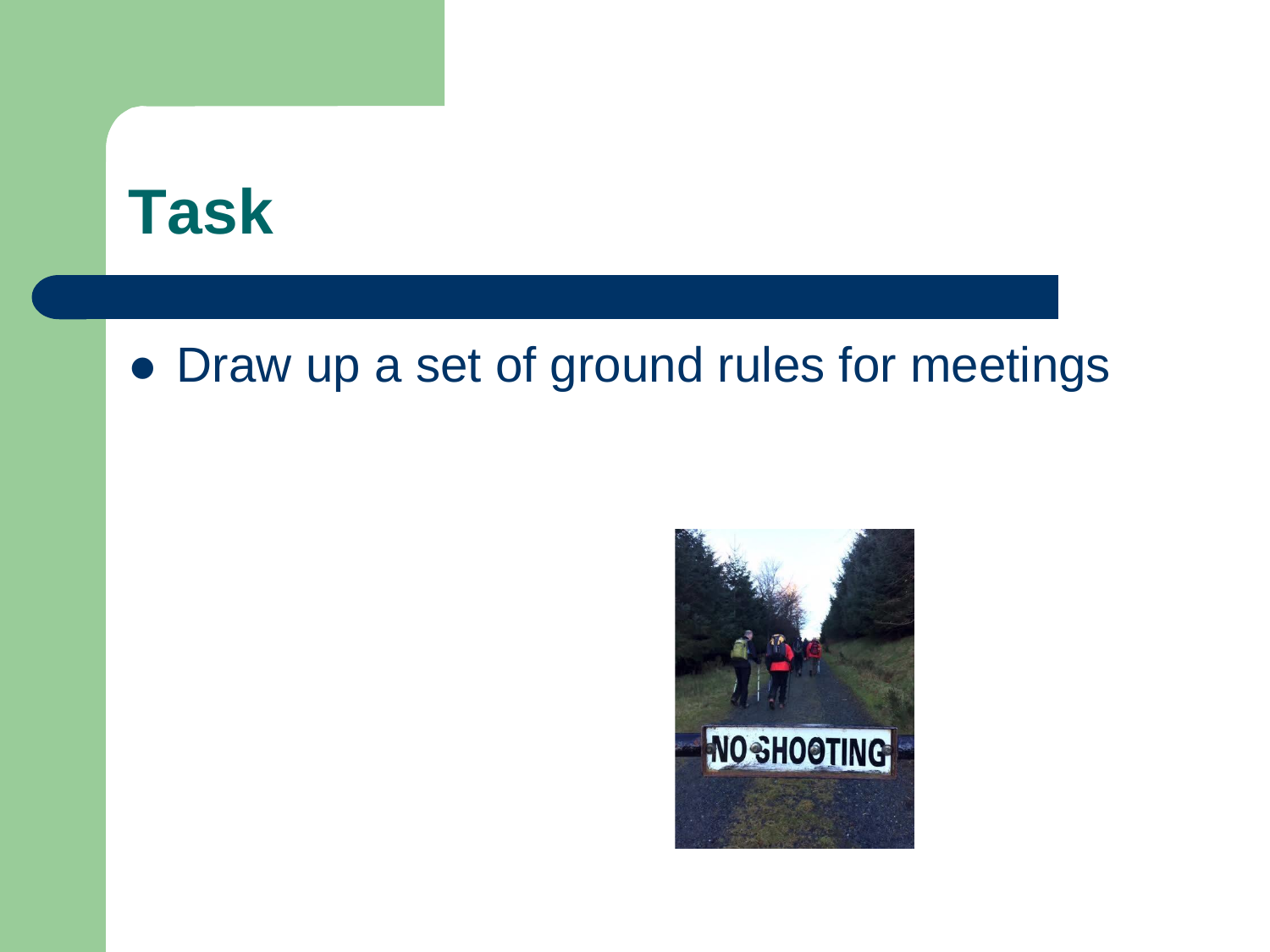## **ROLE OF EACH MEMBER**

- To ensure that the meeting sticks to its purpose
- To give the meeting direction through effective decision-making and planning
- To ensure smooth running of the meeting conflict, communication styles and conduct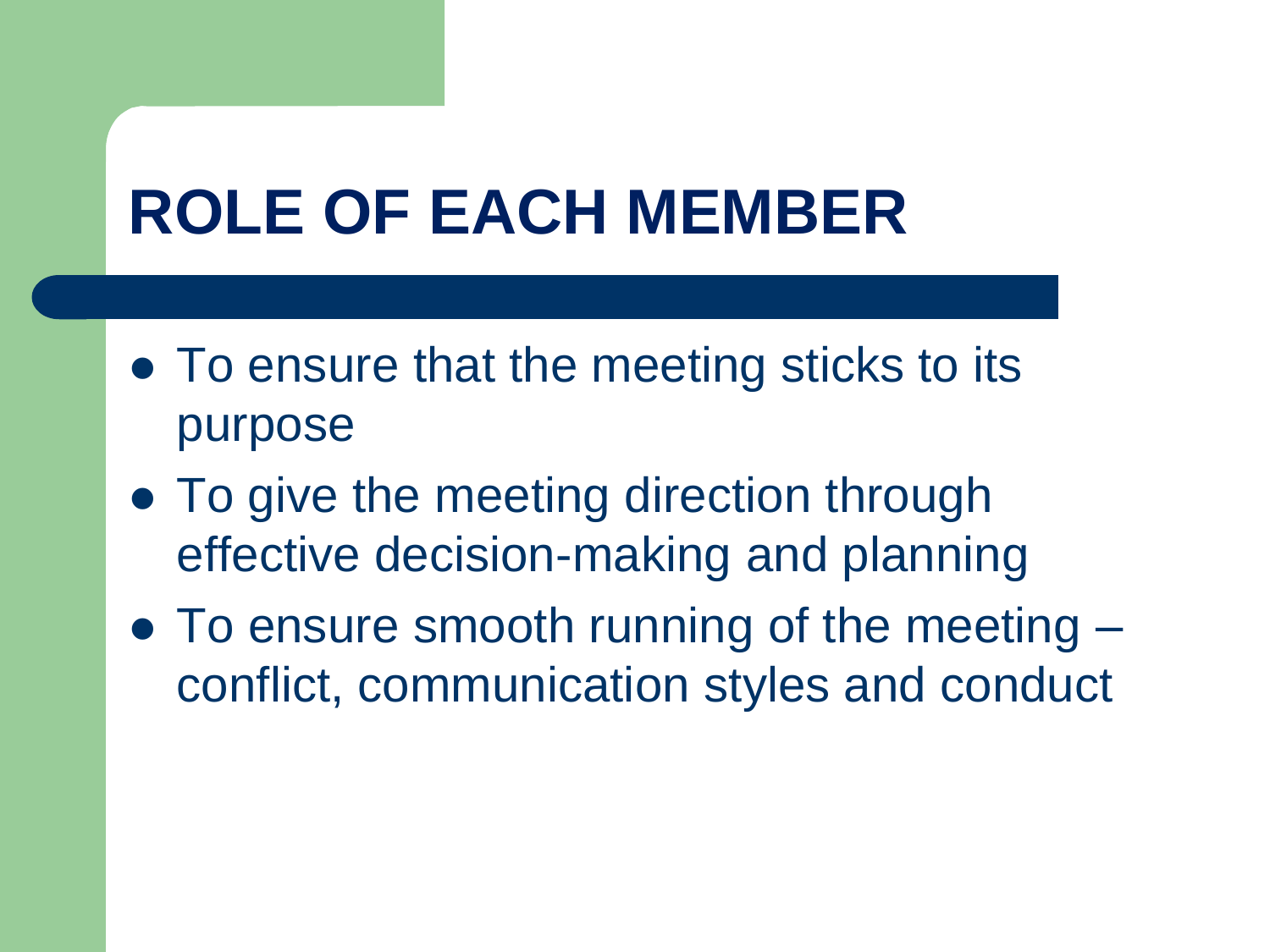# **ROLE of the CHAIRPERSON**

- Keep order at meetings
- Encourage contributions / ask questions to clarify
- ⚫ Ensure decisions are made / keep to the point
- Summarise decision at the end of agenda item
- ⚫ Manage voting on agenda items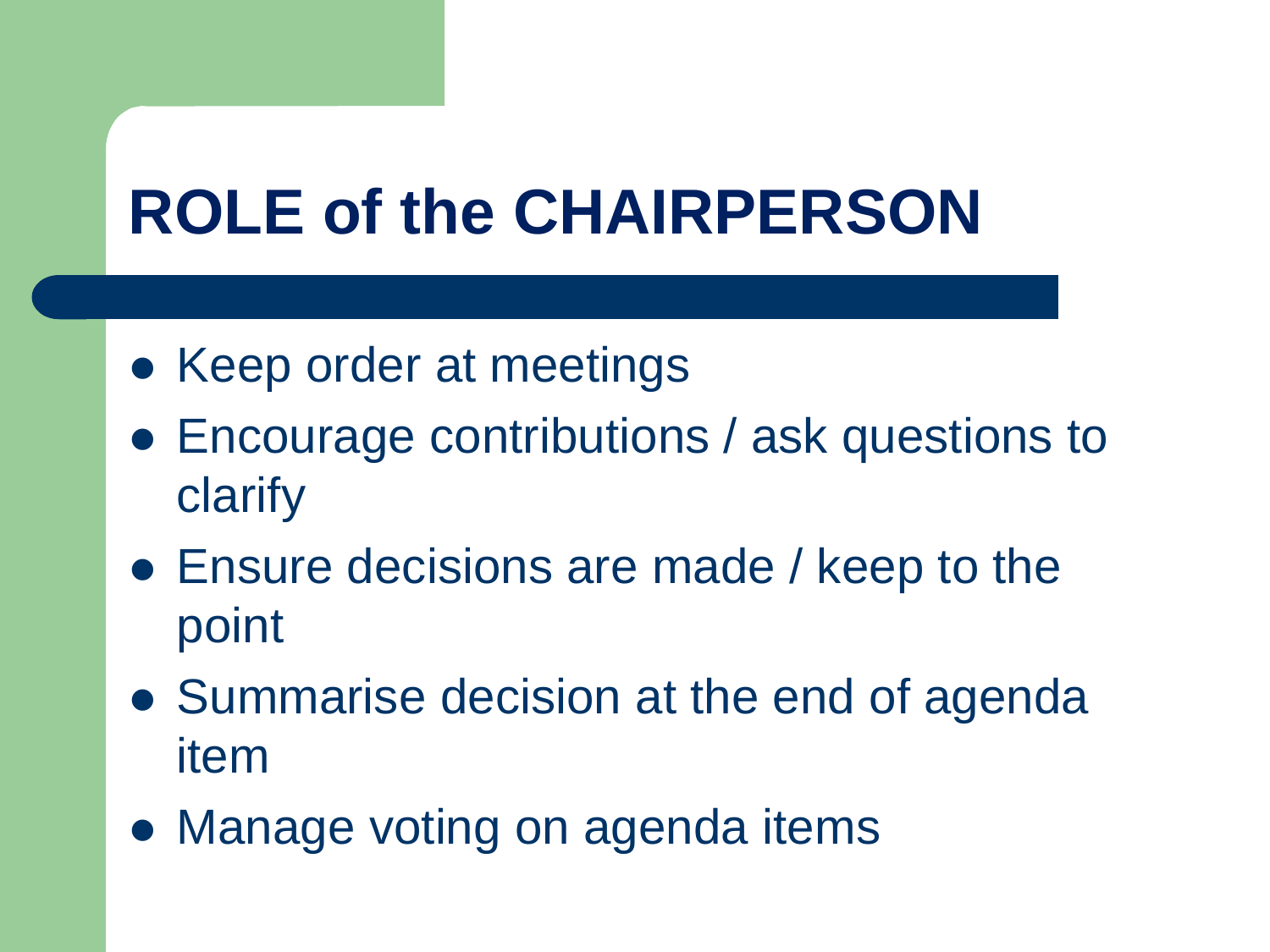## **Secretary**

- ⚫ Plan meetings with the Chair or Staff
- ⚫ Ensure correspondence is dealt with
- ⚫ Ensure appropriate arrangements for meetings
- ⚫ Ensure agenda is prepared and circulated
- ⚫ Ensure accurate minutes are taken
- ⚫ Ensure contact details of members are kept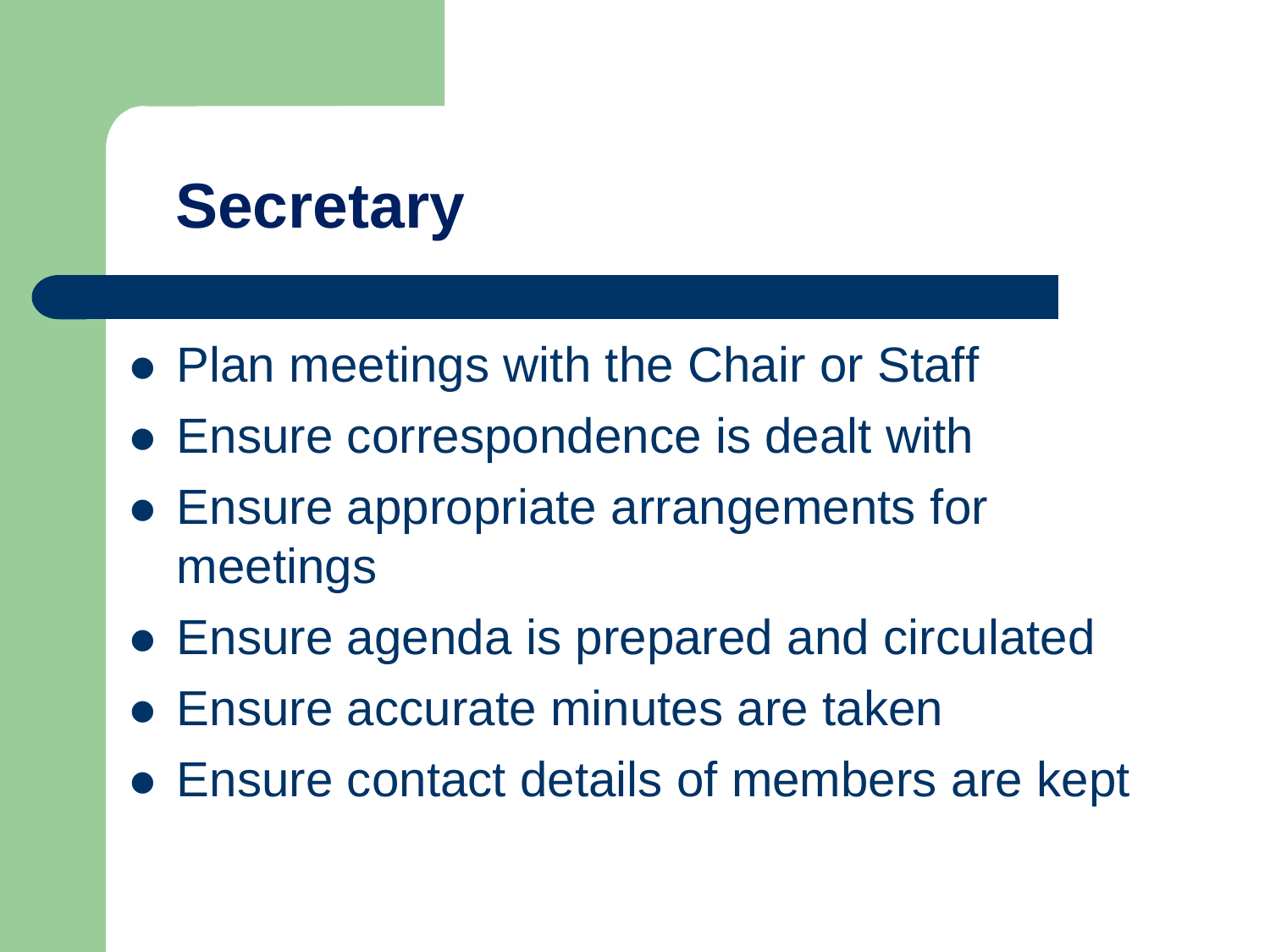# **Challenging behaviour**

- Consider challenging behaviour you have encountered at meetings
- How did you deal with it?
- Go through the checklist
- Solutions?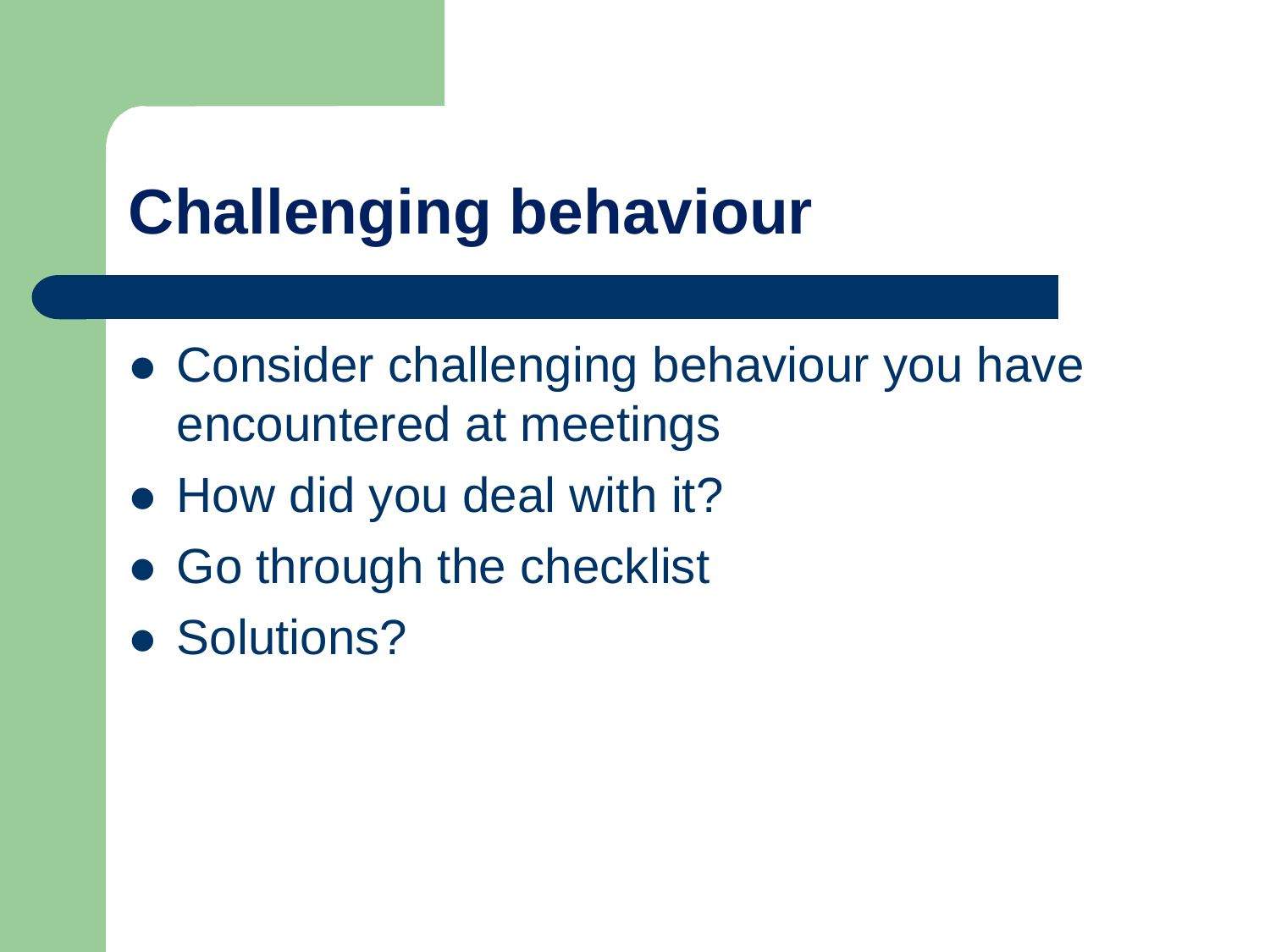## **Agendas**

#### Compare agendas A and B:

- ⚫ What are the main differences?
- ⚫ Which would suit your purposes?
- ⚫ Why?

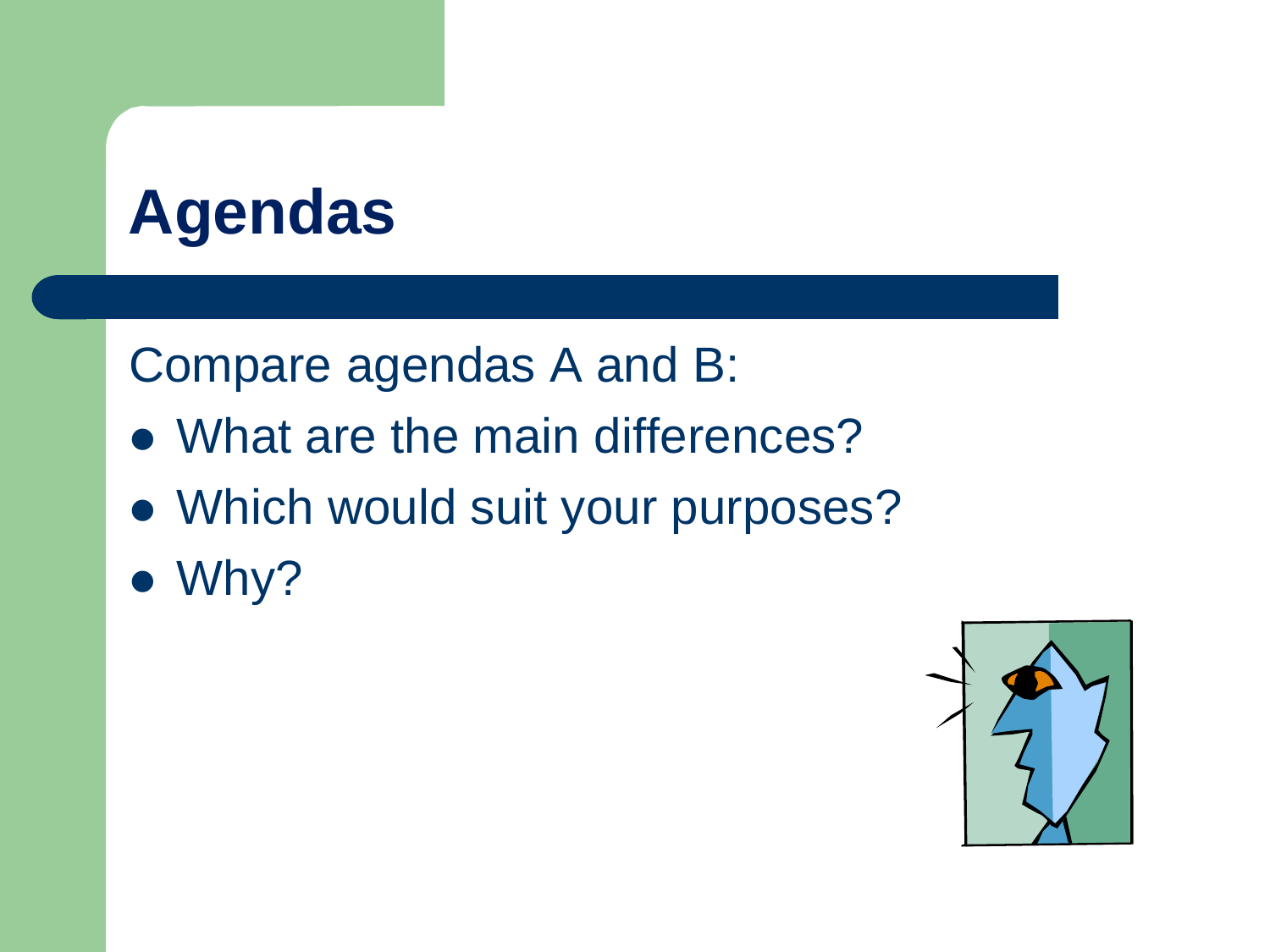# **Effective Communication at Meetings**

- ⚫ Words 7%
- ⚫ Voice 40%
- ⚫ Body Language 53%
- ⚫ Developing good communications skills helps us promote effective relationships and saves time.
- What are the barriers to effective listening?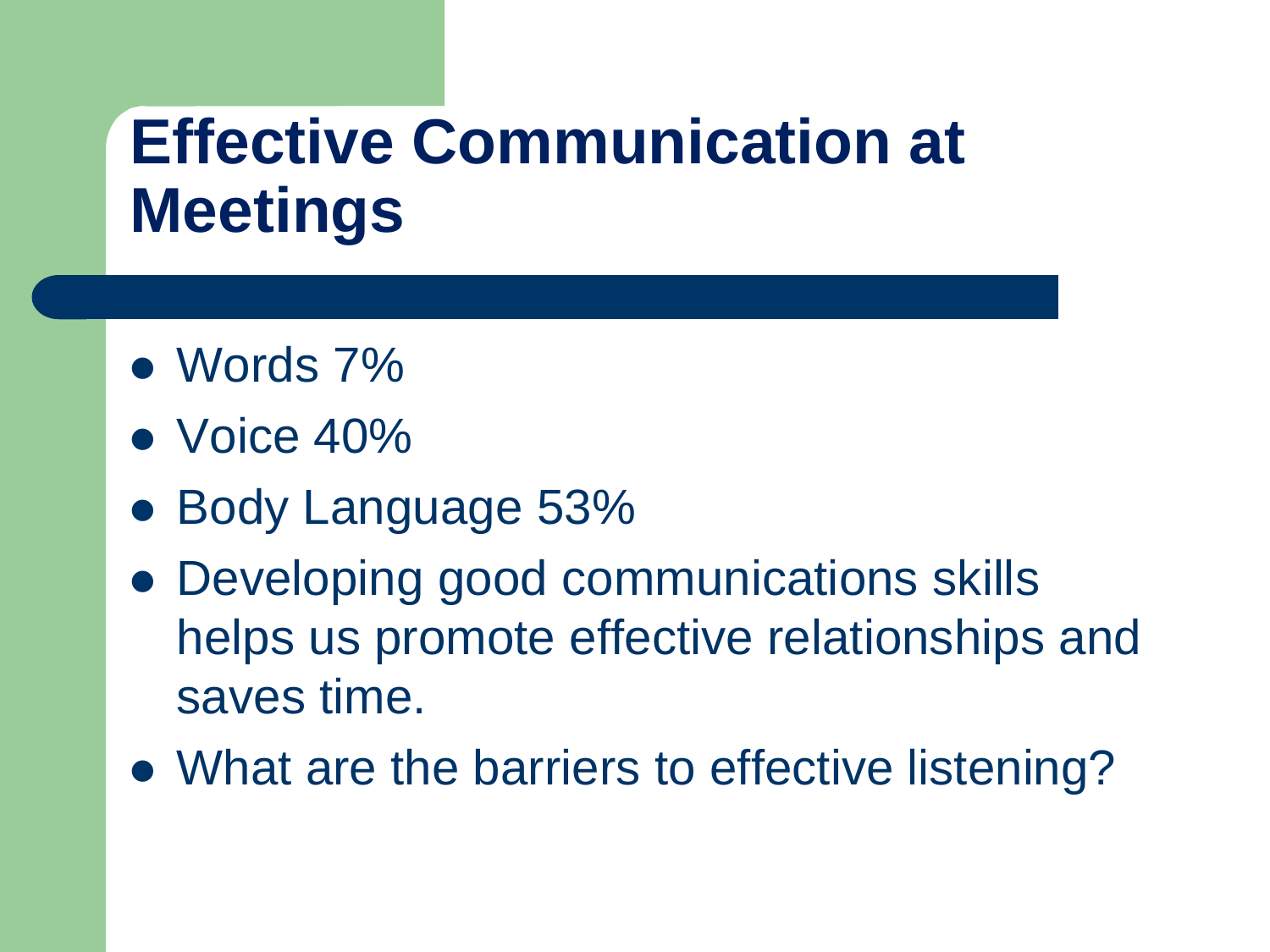- 1. MOTIVATION OF COMMITTEE MEMBERS
- People like a good, positive atmosphere
- People like to get things done and to feel involved
- ⚫ New people need to feel motivated to join in
- People need to be able to share ideas and remain active within the group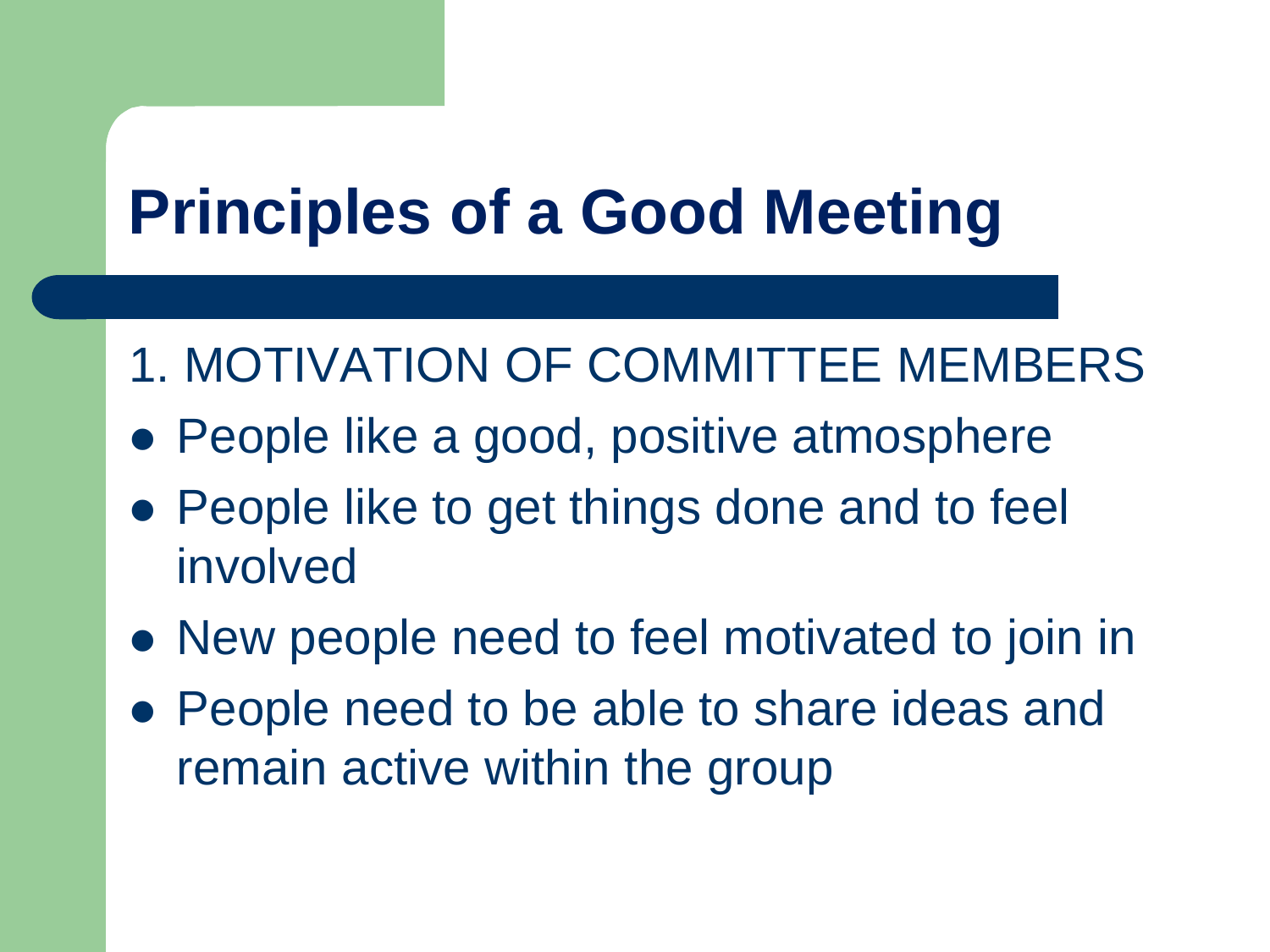#### 2. INFORMATION

- exchange of information is a two-way process
- The exchange should be short and clear
- ⚫ Information should be relevant and sufficient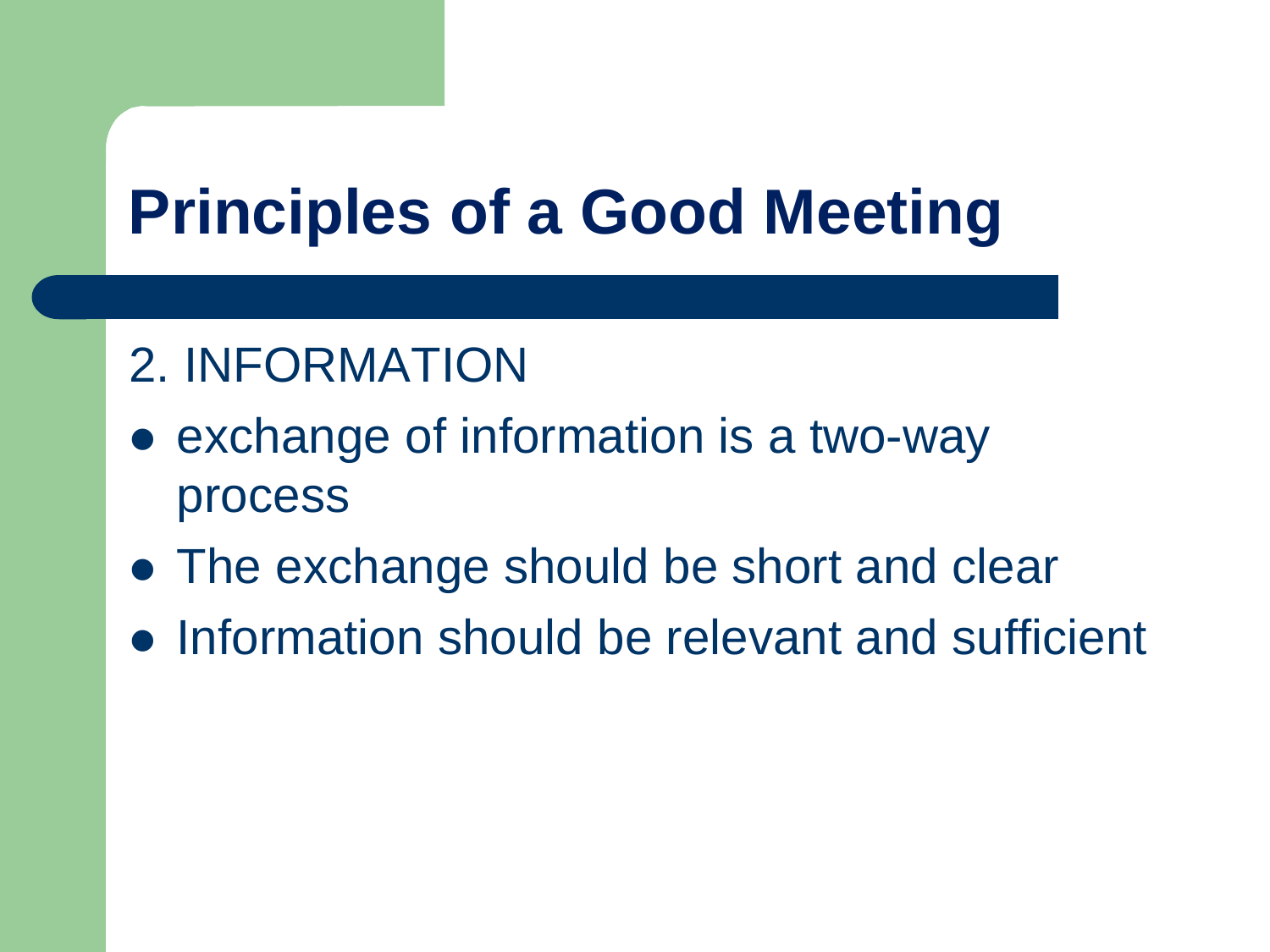#### 3. TIMING

- Latecomers cause disruptions
- ⚫ An agreed location
- ⚫ People are generally tired and lack concentration late in the day/evening
- ⚫ An agreed meeting duration time content
- ⚫ Productivity drops when people get hungry!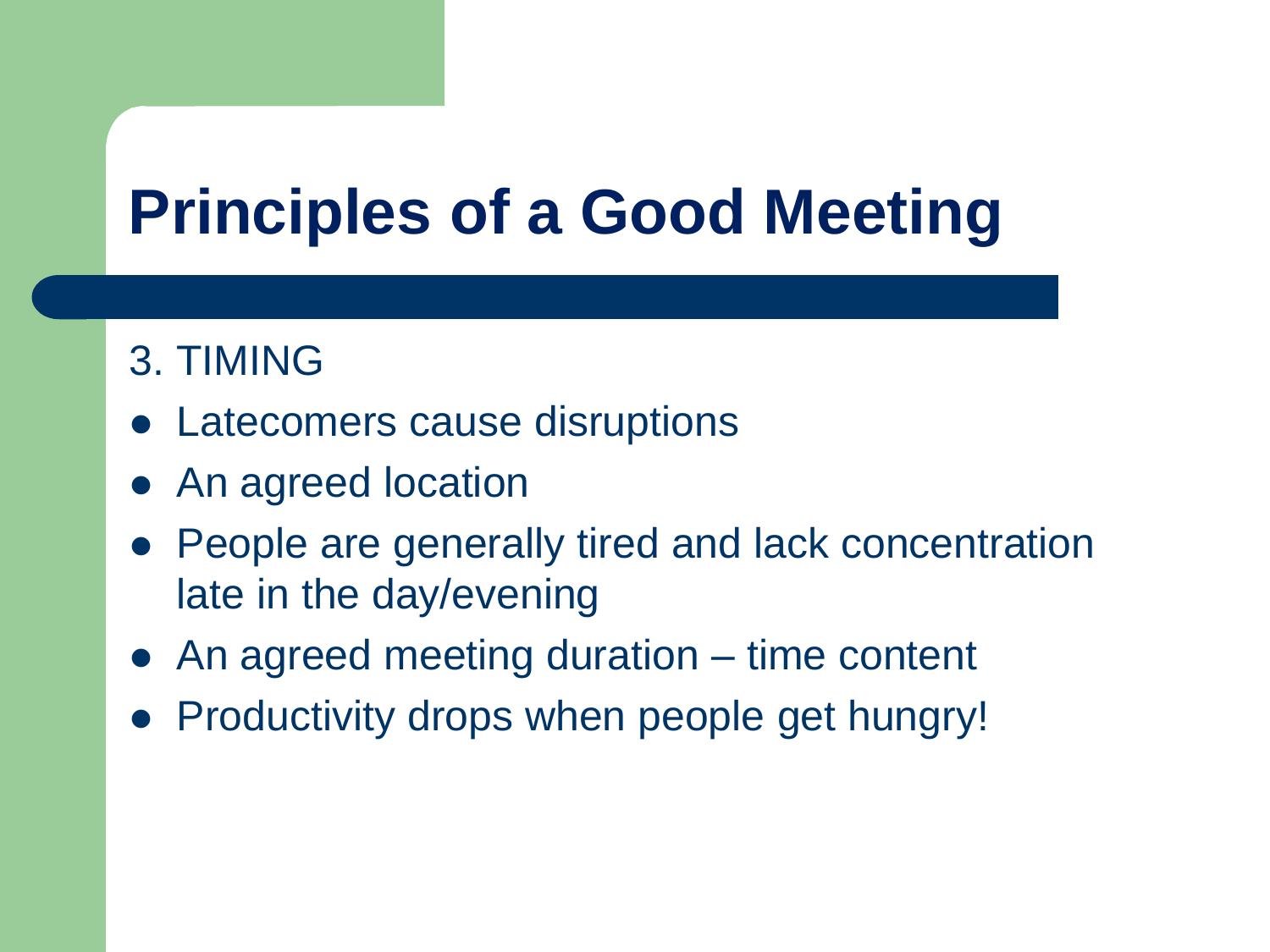#### 4. DECISIONS

- Remember arguments are not important
- The decision is important, not the ego!
- ⚫ Use a process for decision-making
- ⚫ Let the agenda and minutes facilitate the decision-making process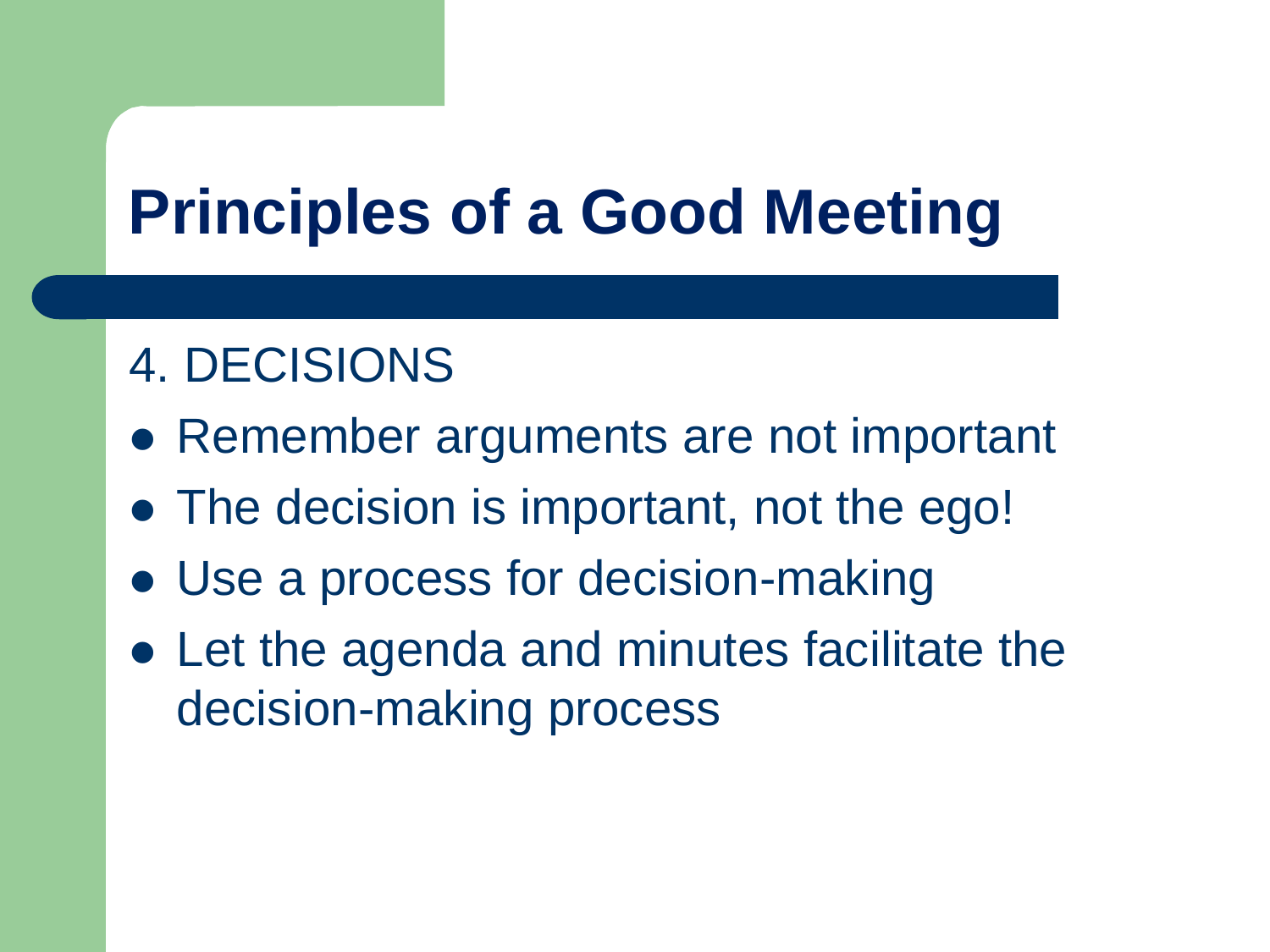## **What are minutes for?**

- ⚫ Accuracy
- ⚫ Record
- ⚫ Resolve misunderstandings
- ⚫ Legal
- ⚫ Actions
- ⚫ Accountability

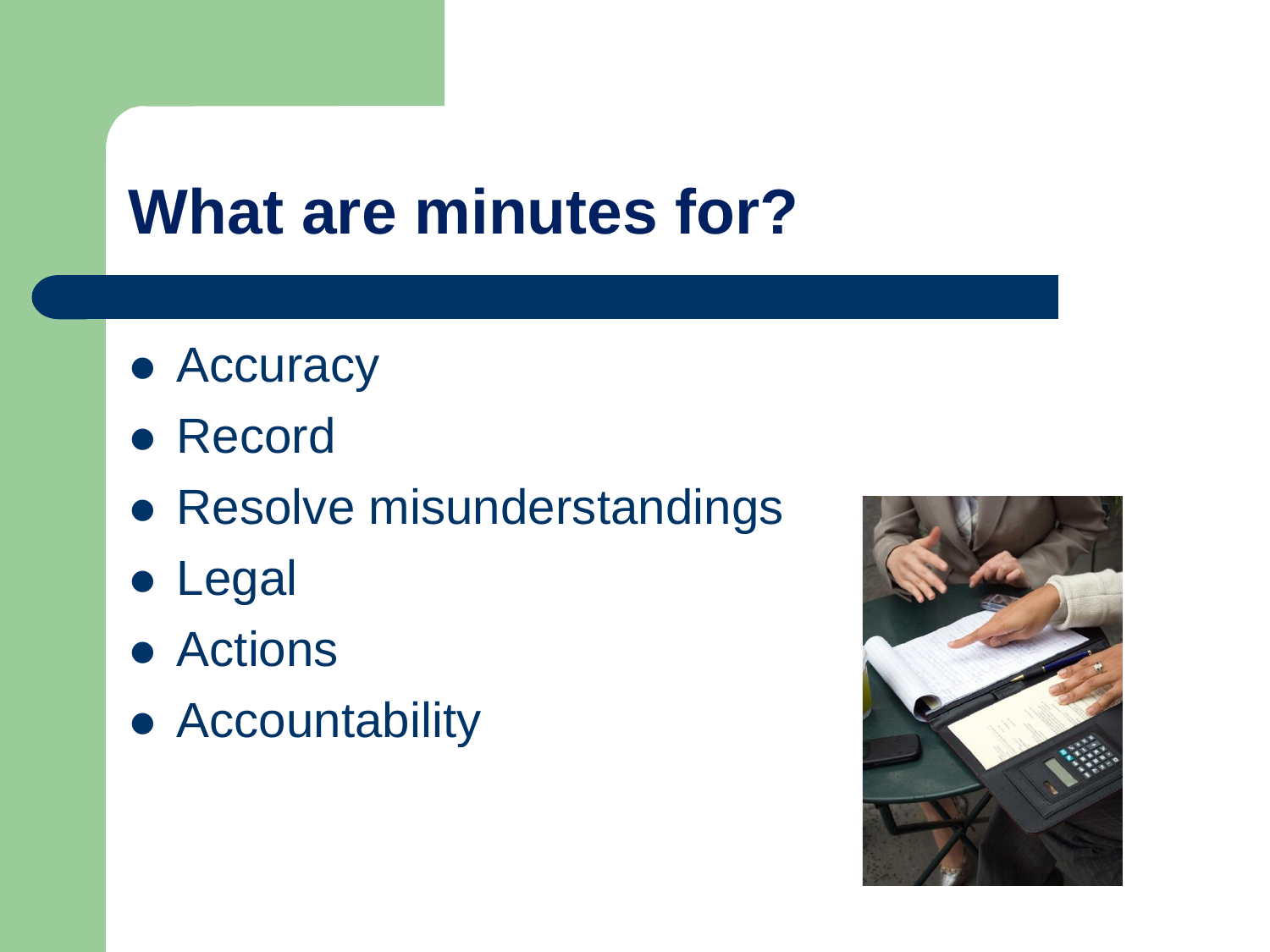### **Role of the Minute-taker**

- Understand the agenda
- Record date (including year), time and location
- Record apologies, absentees
- Record attendees and in what capacity they attend
- Be prepared to listen and ask for clarification
- Take accurate notes during the meeting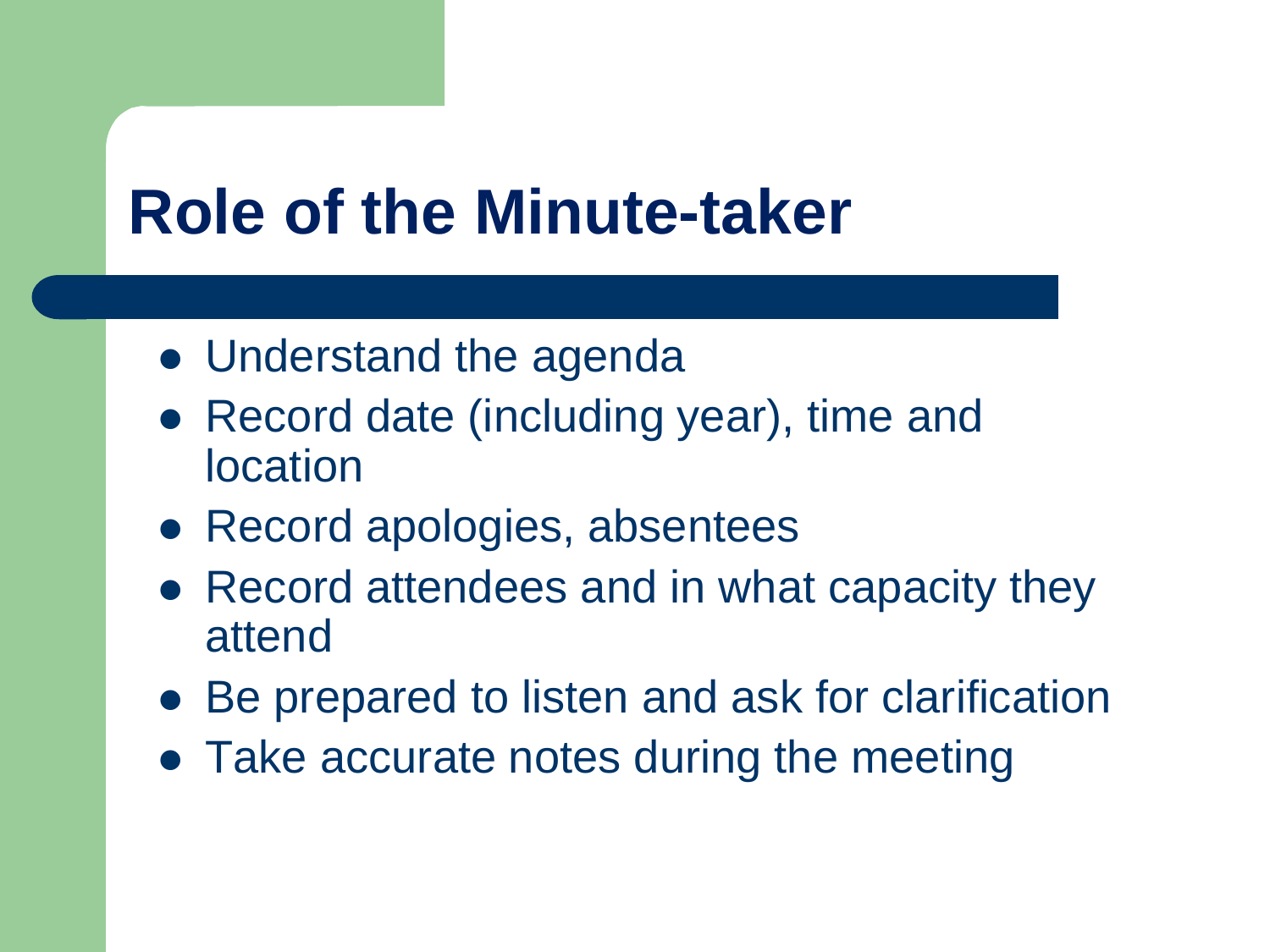## **Role of the Minute-taker**

- ⚫ Ensure DECISIONS and ACTIONS are recorded
- Note if/when a meeting becomes inquorate
- ⚫ Note declarations of conflicts of interest and what action taken
- Note proposals put to vote and results
- ⚫ Write up minutes asap after the meeting
- Get the Chair to approve minutes before circulation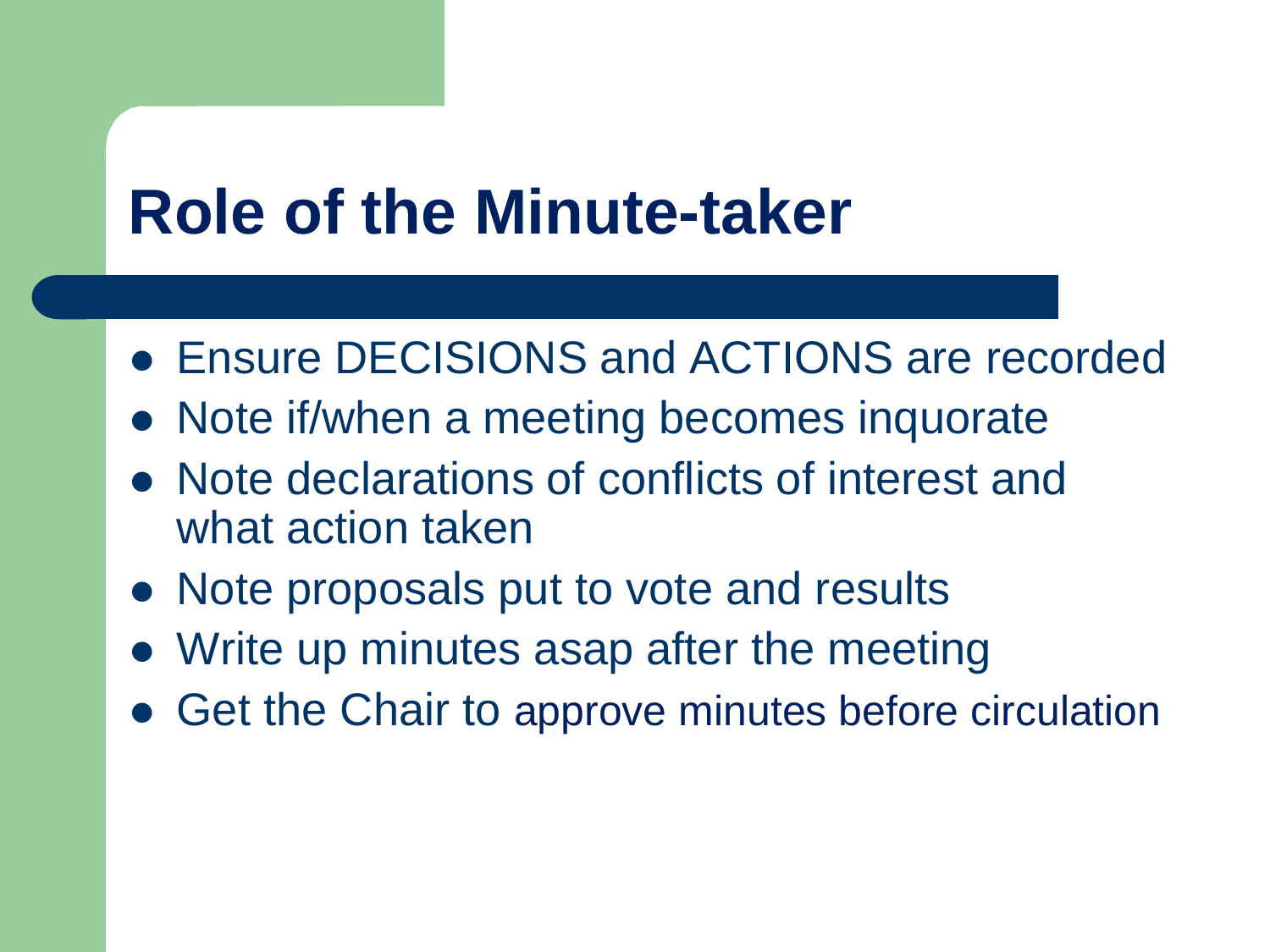## **Guidance note on minutes layout**

- ⚫ Logistics
- ⚫ Present
- ⚫ In attendance
- ⚫ Apologies
- ⚫ Decisions
- ⚫ Actions

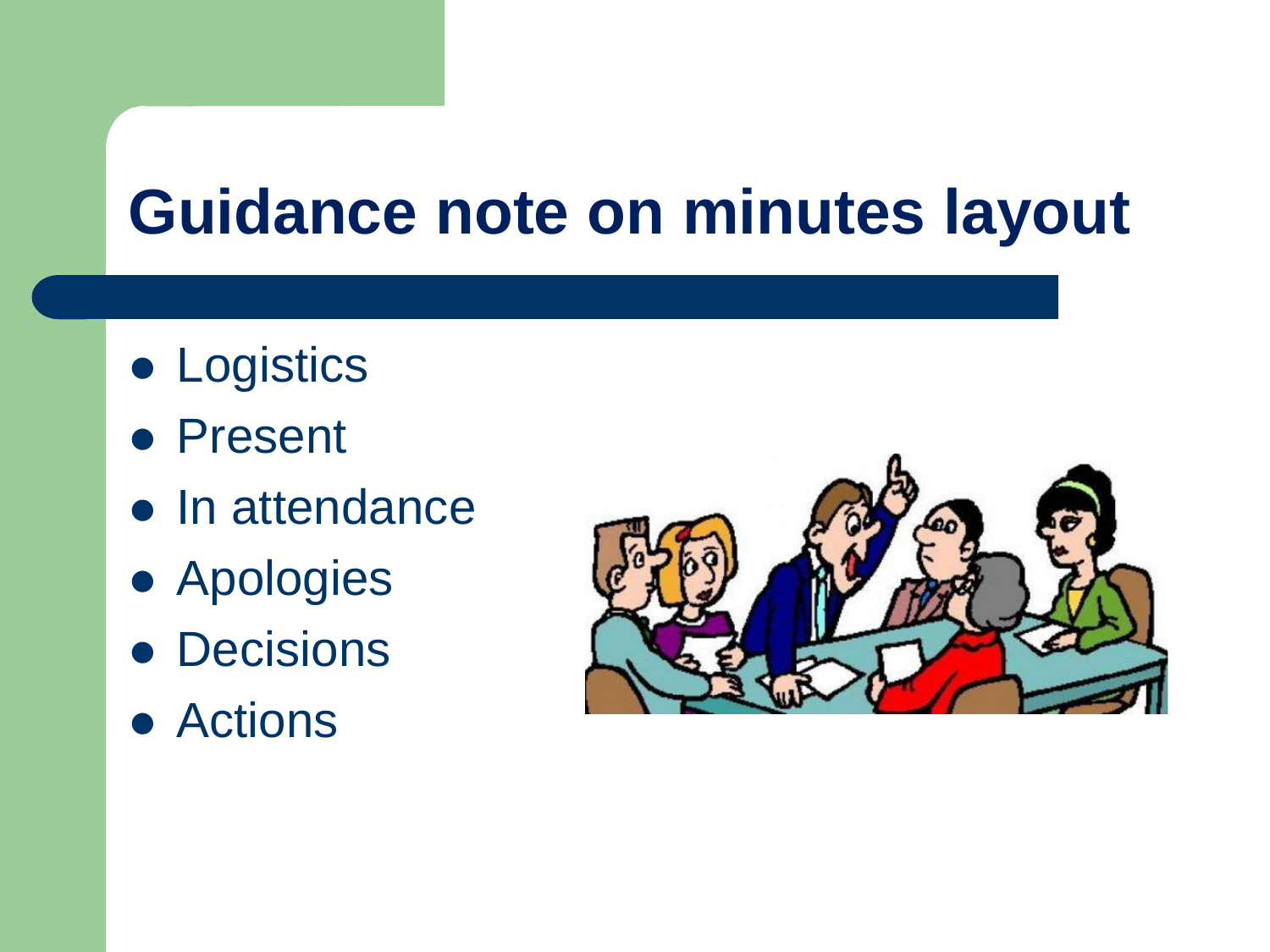## **How NOT to write minutes**

- Read the two examples
- ⚫ What are the main differences?
- ⚫ Consider how people's names are used in both examples.
- ⚫ The passive voice

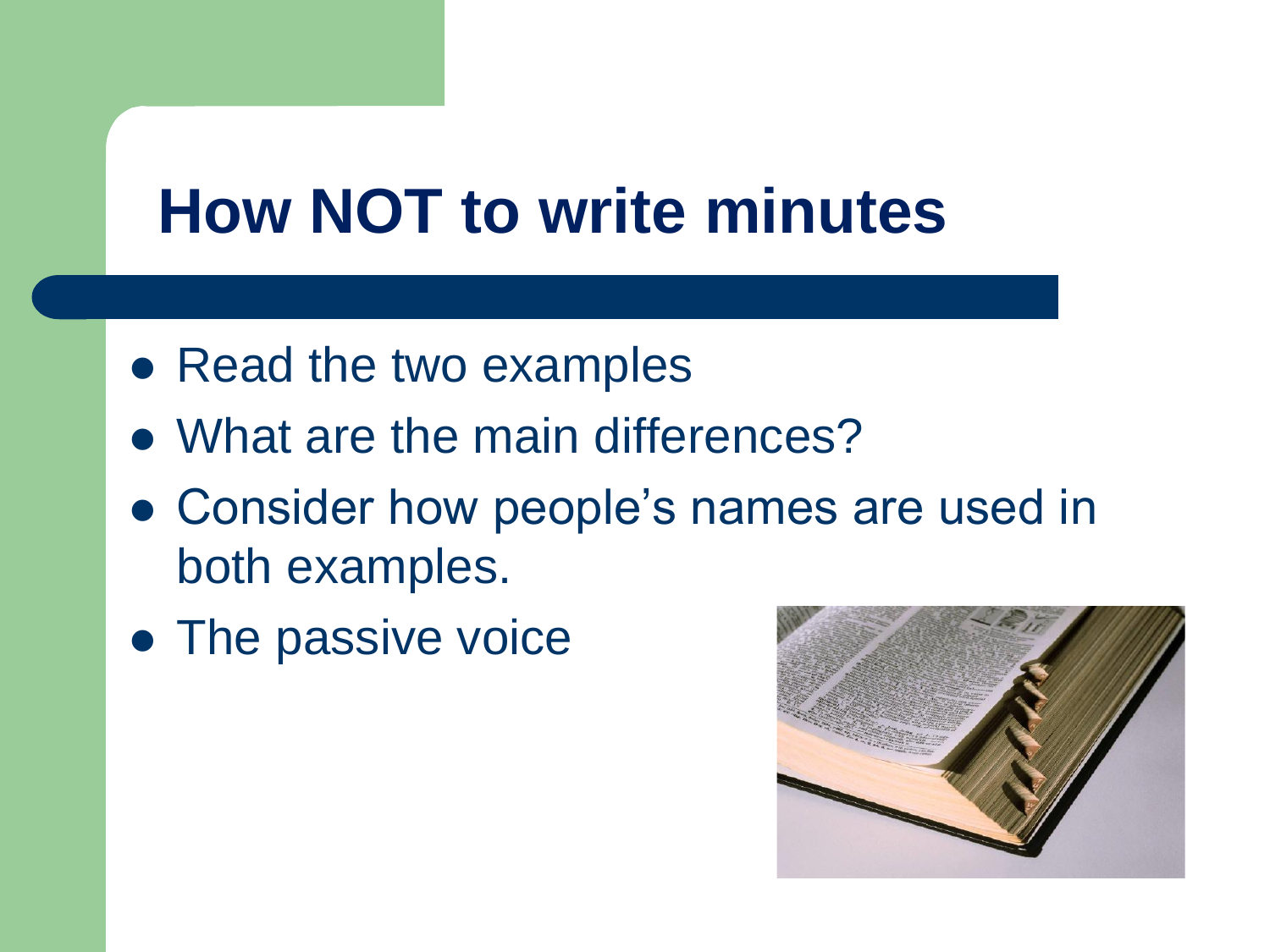### **Some thoughts on the physical environment**

- ⚫ Room Layout
- ⚫ Equipment
- ⚫ Lighting
- ⚫ Heating
- ⚫ Refreshments

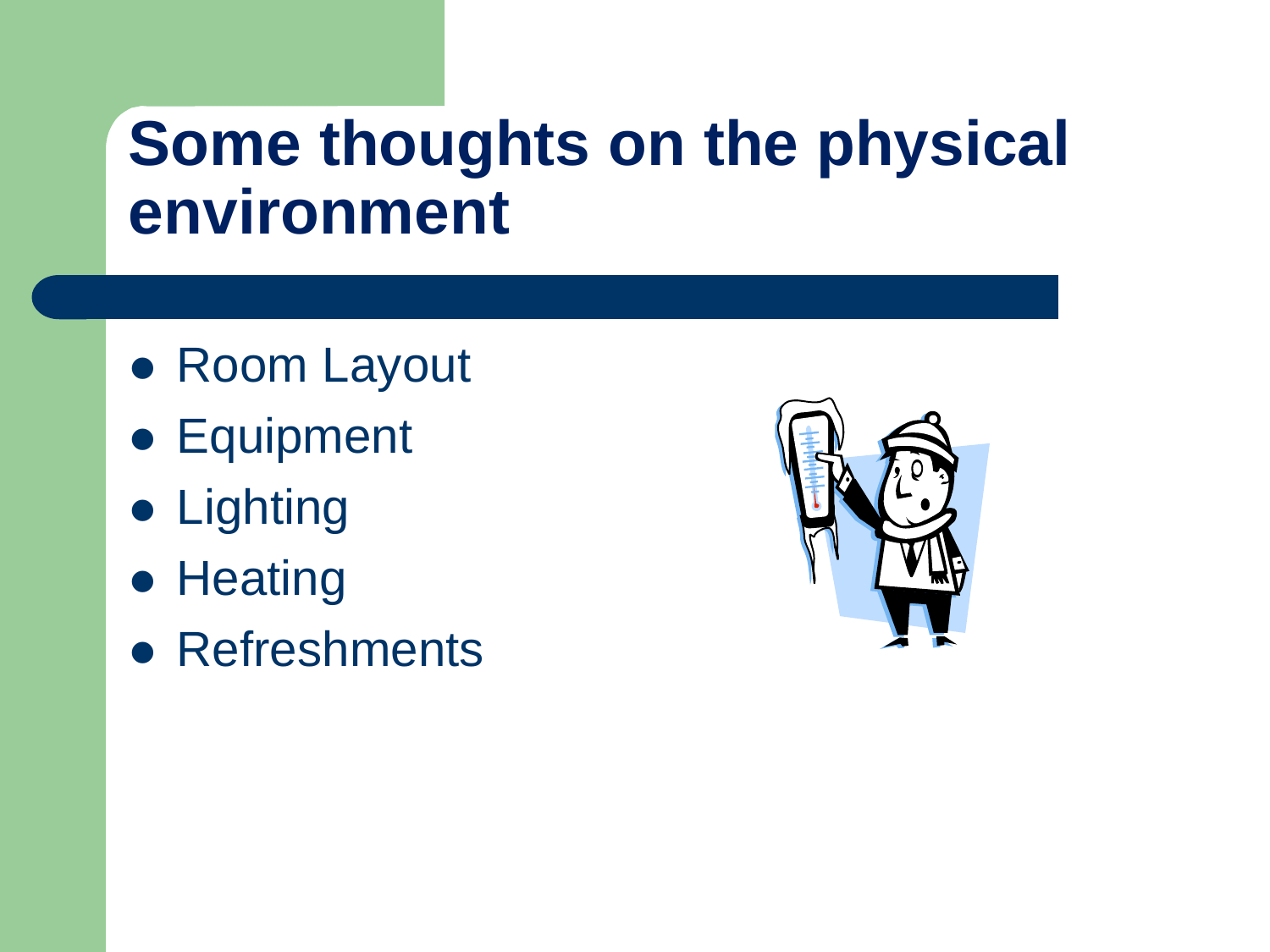### **Charities Governance Code Principle 5: Working Effectively**

5.1. Identify charity trustees with relevant **skills**

5.2. Hold regular **board meetings**. Give enough notice before meetings and provide prepared agendas

5.3. Board **agendas** should include activities, finance and conflicts of interests and loyalties

5.4. Make sure that there is enough information to make informed decisions which are recorded accurately in the **minutes**